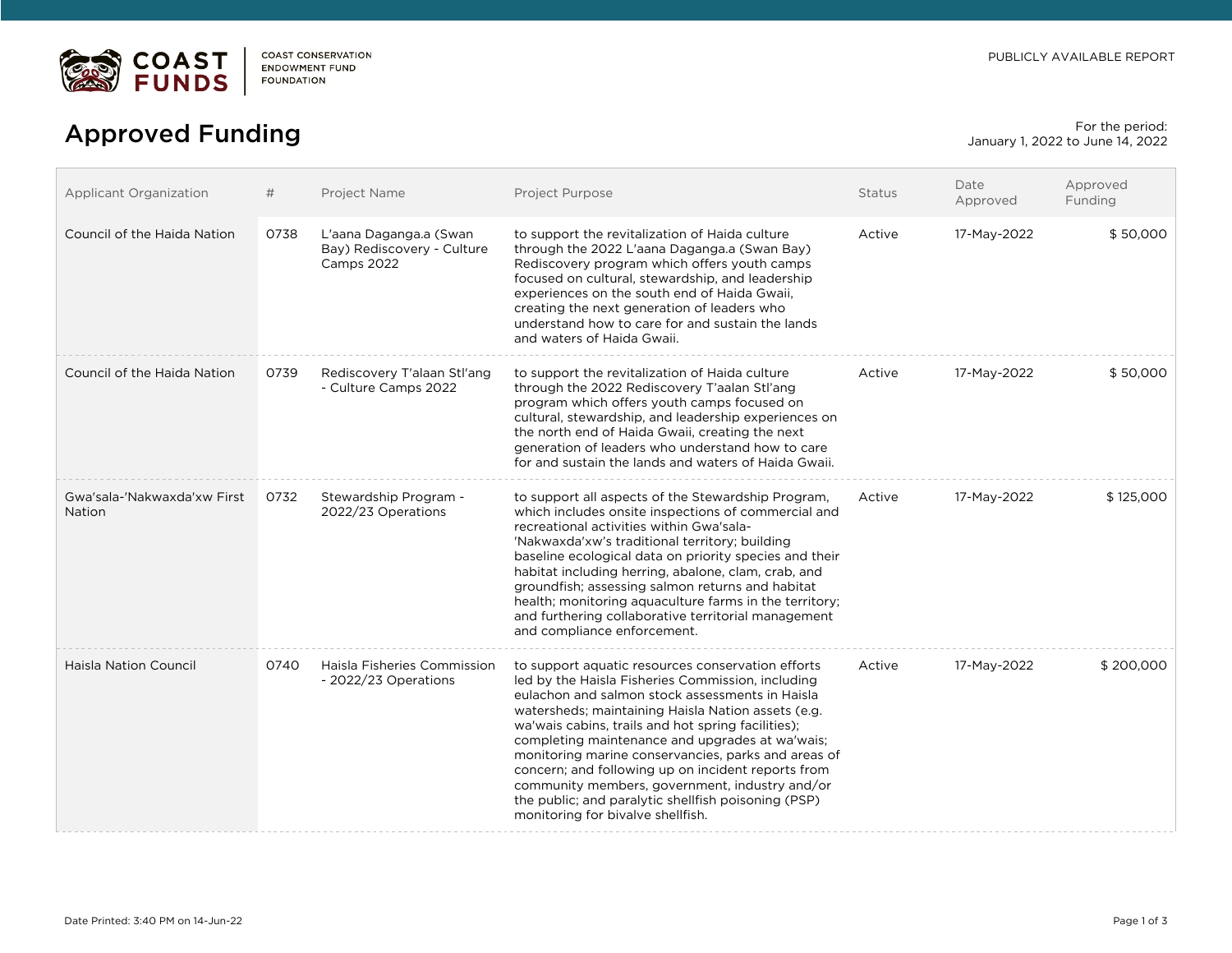## PUBLICLY AVAILABLE REPORT



**COAST CONSERVATION** ENDOWMENT FUND **FOUNDATION** 

| Applicant Organization         | #    | <b>Project Name</b>                                                                                | <b>Project Purpose</b>                                                                                                                                                                                                                                                                                                                                                                                                                                                                                                                                                     | <b>Status</b> | Date<br>Approved | Approved<br>Funding |
|--------------------------------|------|----------------------------------------------------------------------------------------------------|----------------------------------------------------------------------------------------------------------------------------------------------------------------------------------------------------------------------------------------------------------------------------------------------------------------------------------------------------------------------------------------------------------------------------------------------------------------------------------------------------------------------------------------------------------------------------|---------------|------------------|---------------------|
| <b>Heiltsuk Tribal Council</b> | 0731 | Heiltsuk Integrated<br>Resource Management<br>Dept. - 2022/23 Operations                           | to support operations of the Heiltsuk Integrated<br>Resource Management Department including<br>contributing to Heiltsuk knowledge for stewardship<br>via monitoring and research projects; strengthening<br>the monitoring and auditing of all resource users<br>through the Heiltsuk Guardian Watchmen Program;<br>continued involvement in land and marine<br>stewardship through the AFS monitoring program,<br>MaPP implementation, and regional monitoring<br>programs; as well as processing referrals and<br>enforcing laws and policies in traditional territory. | Active        | 14-Jun-2022      | \$618,260           |
| Nisga'a Lisims Government      | 0730 | Nass River Estuary $-2022$<br>Juvenile Salmon<br>Enumeration, Abundance,<br>and Habitat Monitoring | to implement the juvenile salmon component of the<br>Ecosystem Health and Fish Habitat Monitoring Plan<br>for the Nass River Estuary for an increased<br>understanding of juvenile salmon and their food<br>web, specifically the distribution, relative<br>abundance, growth, and condition of juvenile<br>salmon, and the density and diversity of key<br>zooplankton prey in the Nass River estuary.                                                                                                                                                                    | Active        | 22-Feb-2022      | \$25,000            |
| <b>Nuxalk Nation</b>           | 0726 | Nuxalk Stewardship Office -<br>2022/23 Operations                                                  | to revitalize Nuxalk Ancestral Governance under the<br>2019 Leadership Declaration with Stataltmc through<br>potlatch decision-making as they relate to lands and<br>waters; to develop a Stewardship section within<br>Nuxalk website for community engagement, to<br>recruit a Lands Manager, Referrals Technician, and<br>new Guardians; to complete cultural monitoring and<br>science-based research to inform decision-making;<br>and to complete marine/terrestrial compliance<br>duties.                                                                           | Active        | 22-Feb-2022      | \$400,000           |
| Old Massett Village Council    | 0719 | Salmonid Enhancement<br>Program on the Yakoun and<br>Mamin Rivers - 2022/23<br>Operations          | to support the 2022/23 operations of the Yakoun<br>River Salmonid Enhancement Program to support<br>the conservation of Chinook and coho stocks in the<br>Yakoun and Mamin Rivers, including broodstock<br>capture and holding, eggtakes, incubation, and<br>netpen rearing, in addition to public outreach about<br>the enhancement program and local watershed<br>health.                                                                                                                                                                                                | Active        | 22-Feb-2022      | \$100,000           |
| We Wai Kai Nation              | 0729 | Guardian Watchmen Start-<br>up - Planning and<br>Development                                       | to support the design and development of the We<br>Wai Kai Guardian Watchmen, including the hiring of<br>a Guardian Manager                                                                                                                                                                                                                                                                                                                                                                                                                                                | Active        | 22-Feb-2022      | \$15,000            |